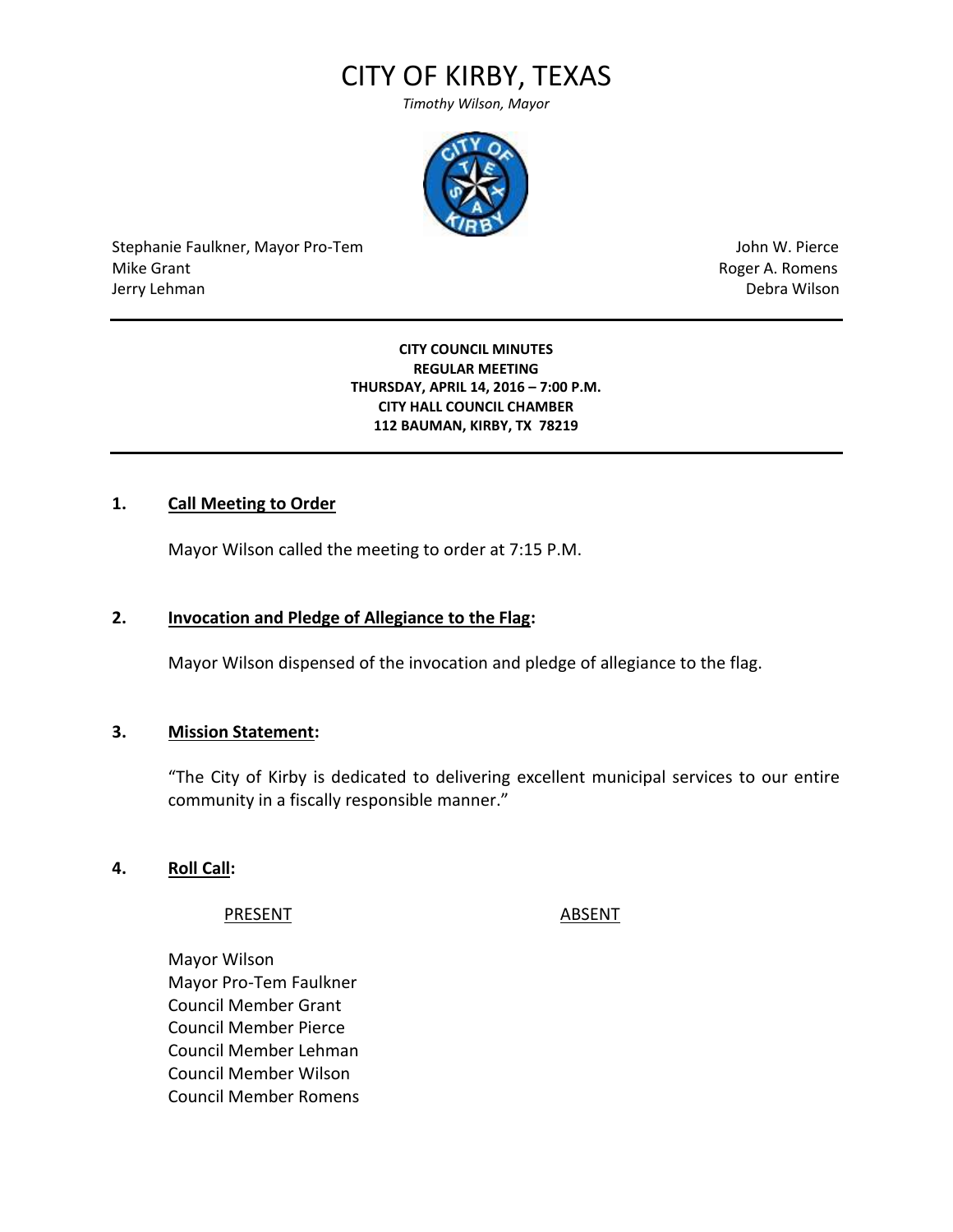Although Mayor Wilson deviated from the agenda, the minutes will be prepared in the order the agenda was posted.

## **5. Citizen Participation**

1. Mark Welch – Informed Council he will wait for the agenda item.

#### **6. Consent Agenda**

- a. Regular Meeting Minutes March 24, 2016
- b. Approval Of The Bexar County Election Contract For Election Services For The May 7, 2016 Election, To Include Early Voting

Mayor Pro-Tem Faulkner moved to accept the Consent Agenda; seconded by Council Member Wilson. With all voting, "aye" the motion carried.

#### **7. Presentations**

a. Judson ISD Bond Initiative – Steve Linscomb, Director Of Communications Of Judson ISD

Steve Linscomb, Director of Communications of Judson ISD, provided an overview of the bond proposal.

# b. ESD #11 Presentation – Chief Kevin Riedel

Chief Riedel provided an overview of a plan if the City of San Antonio annexed ESD #11. He stated if ESD #11 is annexed by San Antonio we should maintain our current staffing with the fire department.

Assistant Chief Alfaro provided an update from the ESD #11 board meeting.

# **8. Discussion And Possible Action**

a. Discussion And Possible Action To Consider The Resignation Of Raul Martinez From The Planning And Zoning Commission

Mayor Pro-Tem Faulkner moved to accept the resignation of Raul Martinez from the Planning and Zoning Commission; seconded by Council Member Grant.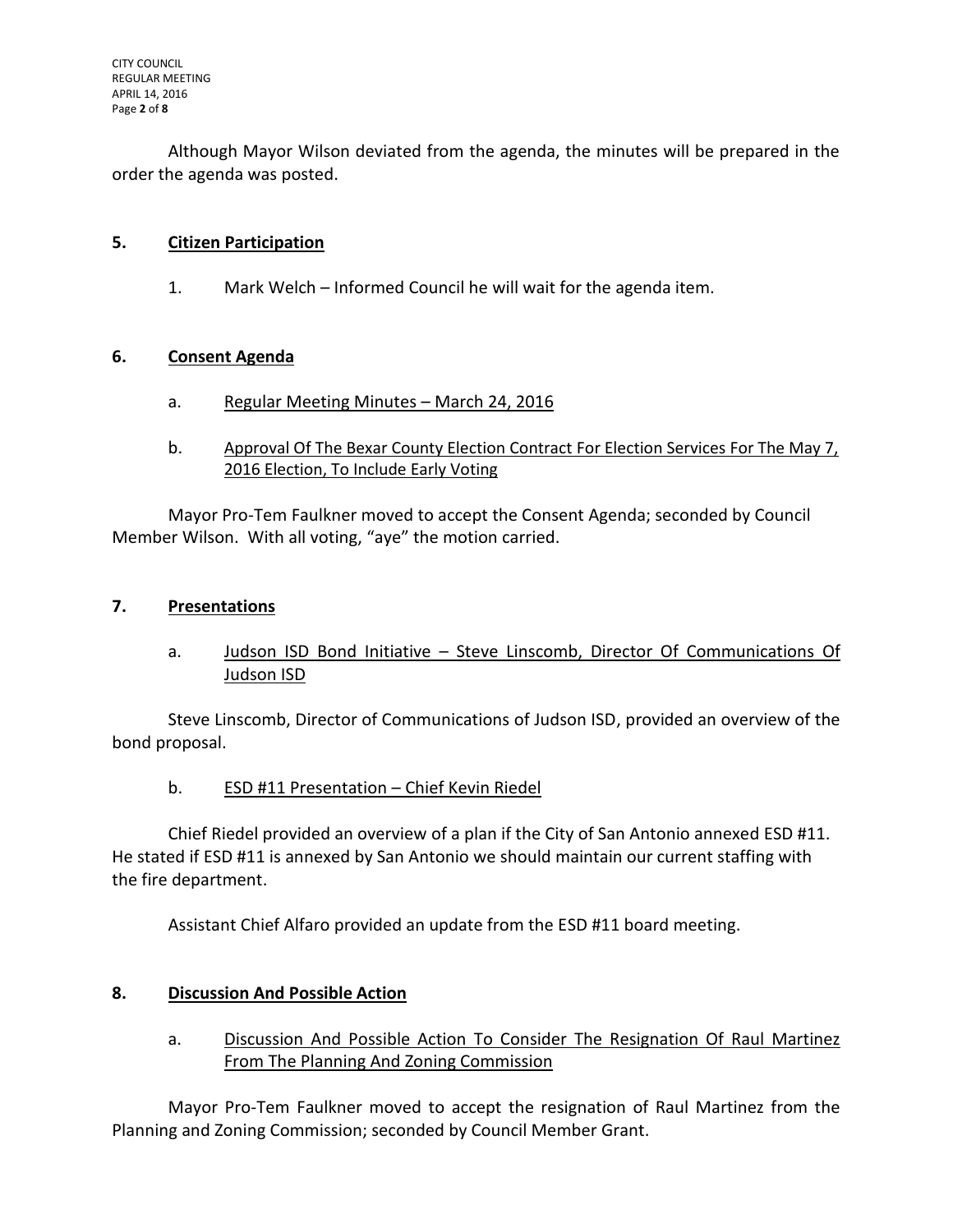The motion carried with a 7-0 vote.

#### $AYES - 7$   $NO - 0$ b. Discussion And Possible Action To Appoint Members To The Planning And Zoning Commission With A Term Expiring August 2017

Mayor Pro-Tem Faulkner moved to appoint Clay McBee to the Planning and Zoning Commission with a term expiring August 2017; seconded by Council Member Lehman.

The motion carried with a 7-0 vote.

 $AYFS - 7$  NO – 0

c. Discussion And Possible Action To Consider Ordinance No. O-2016-784 Amending Sections 113.01 And 113.02 Of Chapter 113 Of The Code Of Ordinances Of The City Of Kirby, Texas To Adopt By Reference New State Rules For Food Establishments. This Is The First Reading.

Mayor Pro-Tem Faulkner moved to table this item to the next meeting in order to provide the identity of the sections listed in the ordinance; seconded by Council Member Grant.

The motion carried with a 7-0 vote.

 $AYES - 7$   $NO - 0$ 

d. Discussion And Possible Action Regarding On-Street No Parking Zones

Chief Bois, Police Department, presented a list of temporary no parking zones and provided an overview on the various streets and recommendations.

Mayor Wilson asked that the information be presented to the Ordinance Review Committee.

Mayor Pro-Tem Faulkner moved to accept the changes that affect the 5000 block of Starfire and send the other recommendations to the Ordinance Review Committee; seconded by Council Member Grant.

The motion carried with a 7-0 vote.

 $AYES - 7$   $NO - 0$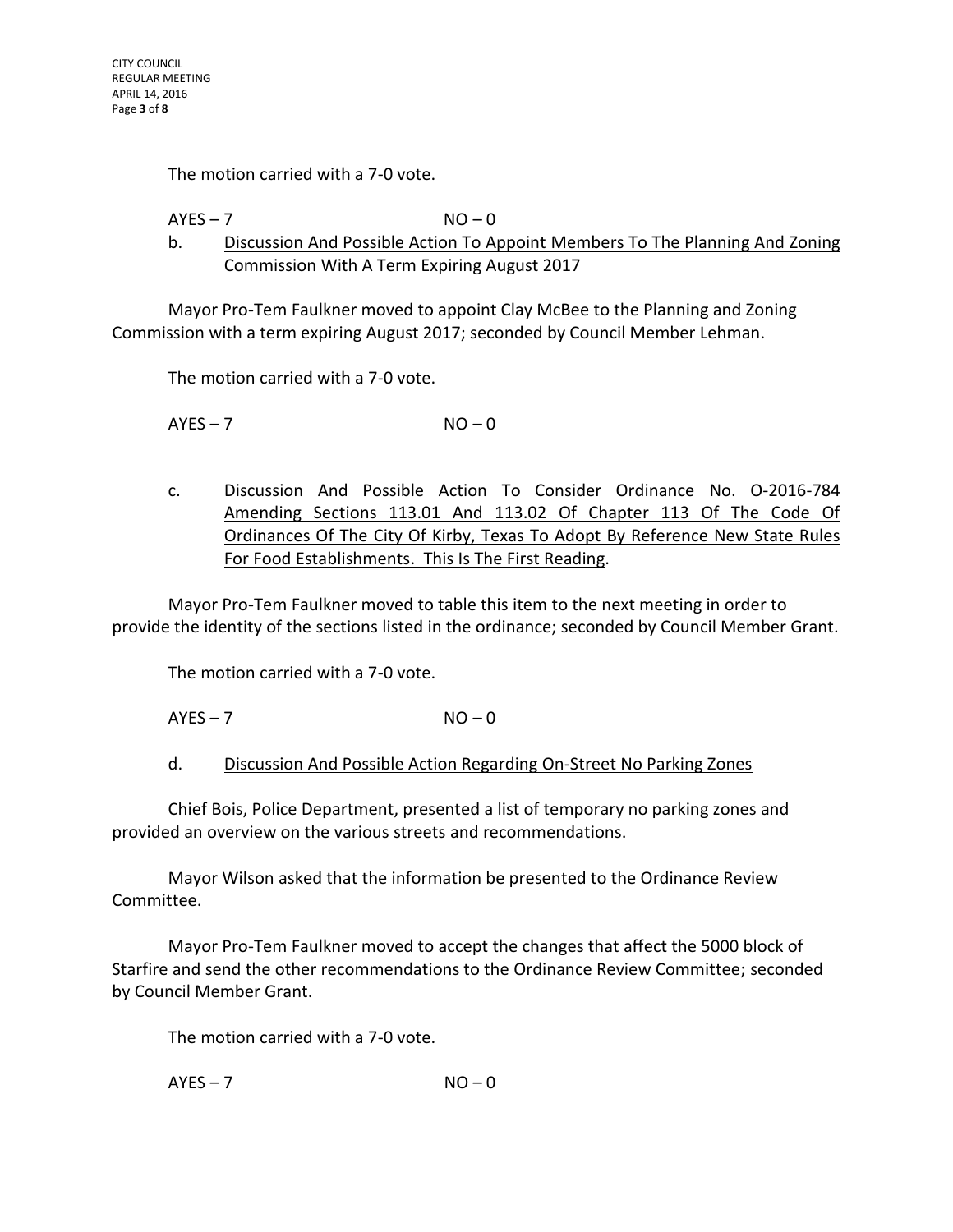# e. Discussion And Possible Action Regarding Future Plans For Donated Property On Binz Engleman Road

City Manager Vernon stated if Council chose to fence in the property, it is our legal right to do so. She recommended staff approach the residents beforehand. She said another alternative would be to subdivide and sell the lots using the Competitive Bid process. Also, this property could be a nice green space for joggers or bicyclists on their way to the park.

Mayor Wilson asked staff to discuss this with the owners to see what they want and set a time limit of three months to act.

f. Discussion And Possible Action On City of Kirby Employee Personnel Policies Manual

Mayor Pro-Tem Faulkner moved to table to next meeting; seconded by Council Member Wilson.

The motion carried with a 7-0 vote.

 $AYES - 7$   $NO - 0$ 

g. Discussion And Possible Action To Review An Ordinance Defining And Regulating Solicitors Of Services, Funds Or Property For Charitable Or Non-Profit Purposes, Itinerant Merchants, Itinerant Vendors, Peddlers And Persons Selling Or Taking Orders For Goods, Wares, Merchandise, Services, Photographs, Or Subscriptions To Same, And Providing Penalties For Violation Of This Ordinance, And Repealing Ordinance Number O-348

Mayor Pro-Tem Faulkner said the Ordinance Review Committee recommended the ordinance include printed badges only allowed, update the fees, and create a rolling list of "no soliciting" addresses, new hours 9:00 A.M. – 8:00 P.M.

h. Discussion And Possible Action To Consider Ordinance No. O-2016-785 Amending the City Of Kirby FY 2015- 2016 Budget. This Is The First Reading.

City Manager Vernon provided an overview of the revised budget that was submitted.

Mayor Pro-Tem Faulkner moved to accept Ordinance No. O-2016-785 amending the City of Kirby FY 2015-2016 Budget; seconded by Council Member Wilson.

The motion carried with a 7-0 vote.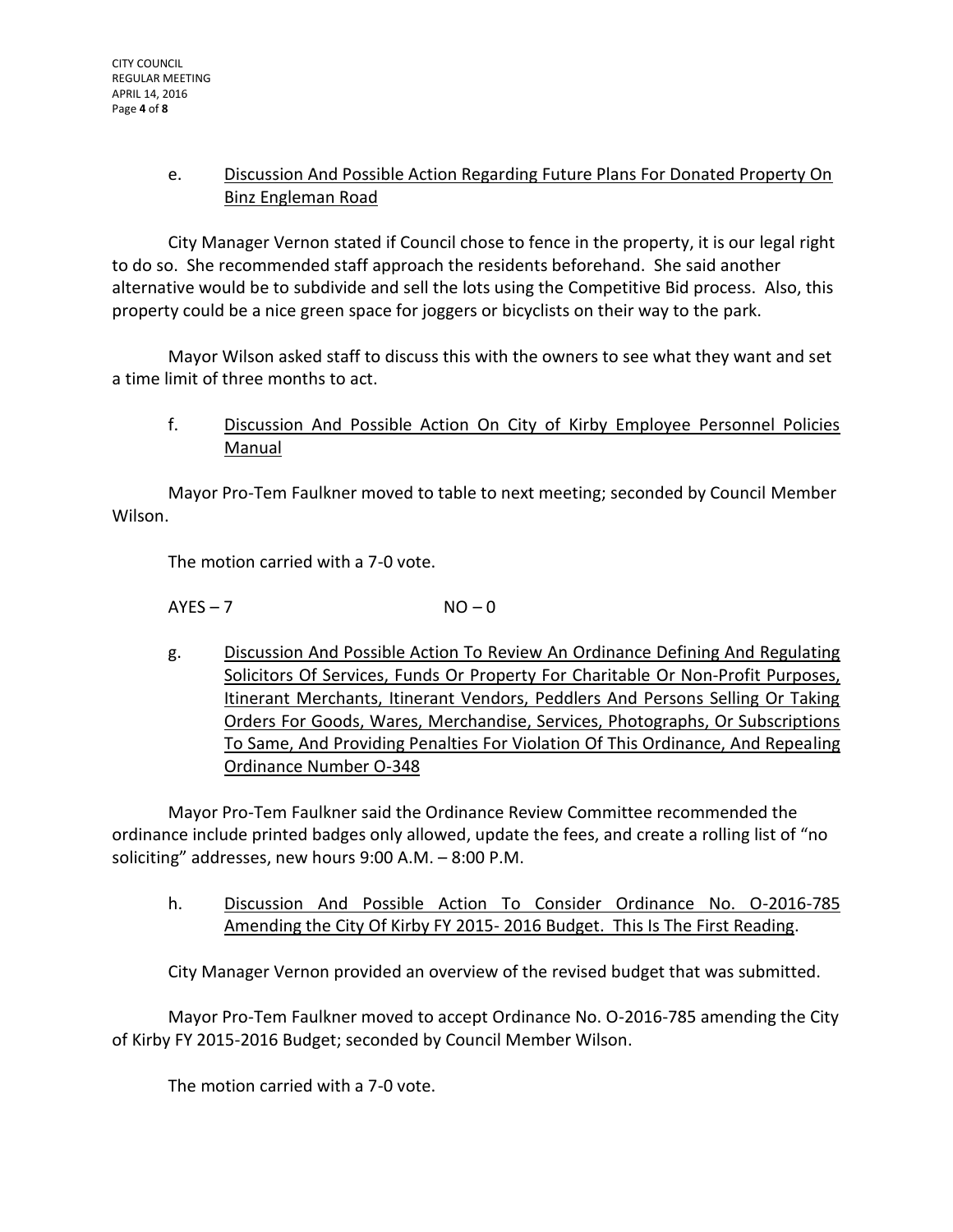# $AYES - 7$   $NO - 0$

#### i. Discussion And Possible Action Regarding 2016 Municipal Pool Plans

City Manager Vernon informed Council she received 26 resumes and four are local. The lifeguards from the past two years were mailed a letter asking them to consider being a lifeguard in Kirby again. The Lifeguard and Recreation Programs Coordinator positions were advertised in the NE Herald, on the City website, and on Indeed. The pool is scheduled to open May 27.

Mayor Wilson said to place on next agenda.

j. Discussion And Possible Action To Consider Entering Into A Mutual Aid Agreement Between Alamo Area Emergency Services And City Of Kirby

Mayor Pro-Tem Faulkner moved to approve entering into a mutual aid agreement between Alamo Area Emergency Services and City of Kirby; seconded by Council Member Romens.

The motion carried with a 7-0 vote.

 $AYES - 7$   $NO - 0$ 

k. Discussion And Possible Action To Consider Entering Into A Regional Mutual Aid Agreement Within The Geographic Areas Covered By The Alamo Area Council Of Governments (AACOG) And City Of Kirby

Mayor Pro-Tem Faulkner moved to approve entering into a regional mutual aid agreement within the geographic areas covered by the Alamo Area Council of Governments (AACOG) and City of Kirby; seconded by Council Member Grant.

The motion carried with a 6-0 vote.

 $AYES - 6$   $NO - 0$ 

l. Discussion And Possible Action To Consider Commercial Solar License Agreement For Property Located At 5560 Duffek Dr., Kirby, TX 78219

City Manager Vernon informed Council that staff received the response back from PowerFin regarding the changes City Attorney Marc Schnall made to the agreement. They did not accept all of the changes that were made and she asked to table this item until the next meeting to allow time for negotiations between our city attorney and PowerFin.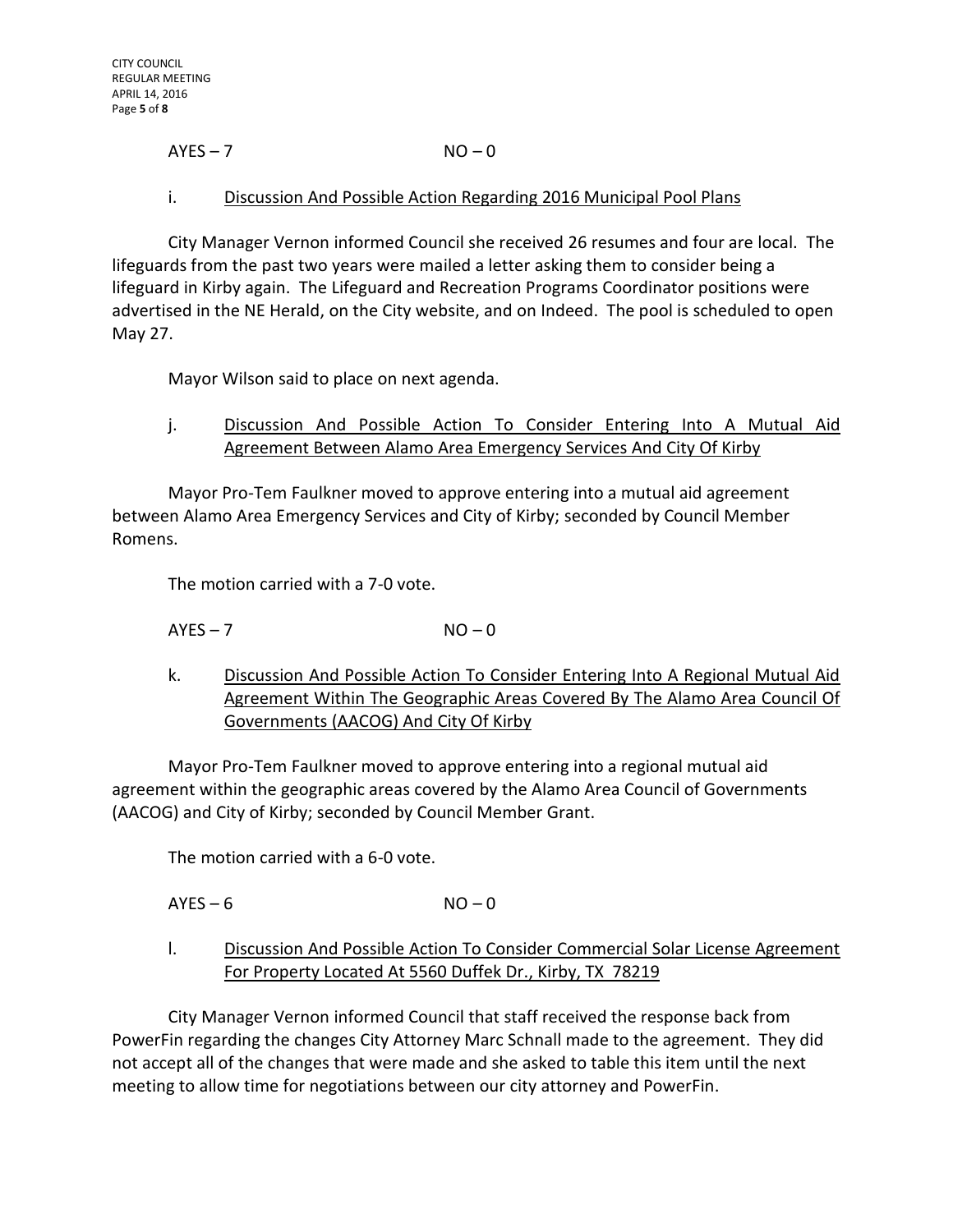Mayor Pro-Tem Faulkner moved to table to allow time for negotiations; seconded by Council Member Grant.

The motion carried with a 6-0 vote.

 $AYES - 6$   $NO - 0$ 

m. Discussion And Possible Action To Review The Code Of Conduct Policies For Boards, Committees And Commissions And Any Actions That May Have Been Taken By Members Of Such That May Be In Conflict With these Policies

This item was discussed at length by Mark Welch and City Council.

This item died due to the lack of a motion.

n. Discussion And Possible Action To Consider A Maintenance Agreement For The Gibbs Sprawl High Water Detection System, Between The City Of San Antonio, Texas And City Of Kirby, Texas

Council Member Grant moved to accept the Maintenance Agreement for the Gibbs Sprawl High Water Detection System, between the City of San Antonio, Texas and City of Kirby, Texas; seconded by Mayor Pro-Tem Faulkner.

The motion carried with a 7-0 vote.

 $AYES - 7$   $NO - 0$ 

o. Discussion And Possible Action To Consider An Intergovernmental Cooperative Agreement With Bexar County's Community Development Block Grant (CDBG) Program For John Sterling Park Improvements

Mayor Pro-Tem Faulkner moved to enter into an Intergovernmental Cooperative Agreement with Bexar County's Community Development Block Grant (CDBG) Program for John Sterling Park Improvements; seconded by Council Member Lehman.

The motion carried with a 7-0 vote.

 $AYES - 7$   $NO - 0$ 

#### **9. Council Updates**

a. Planning & Zoning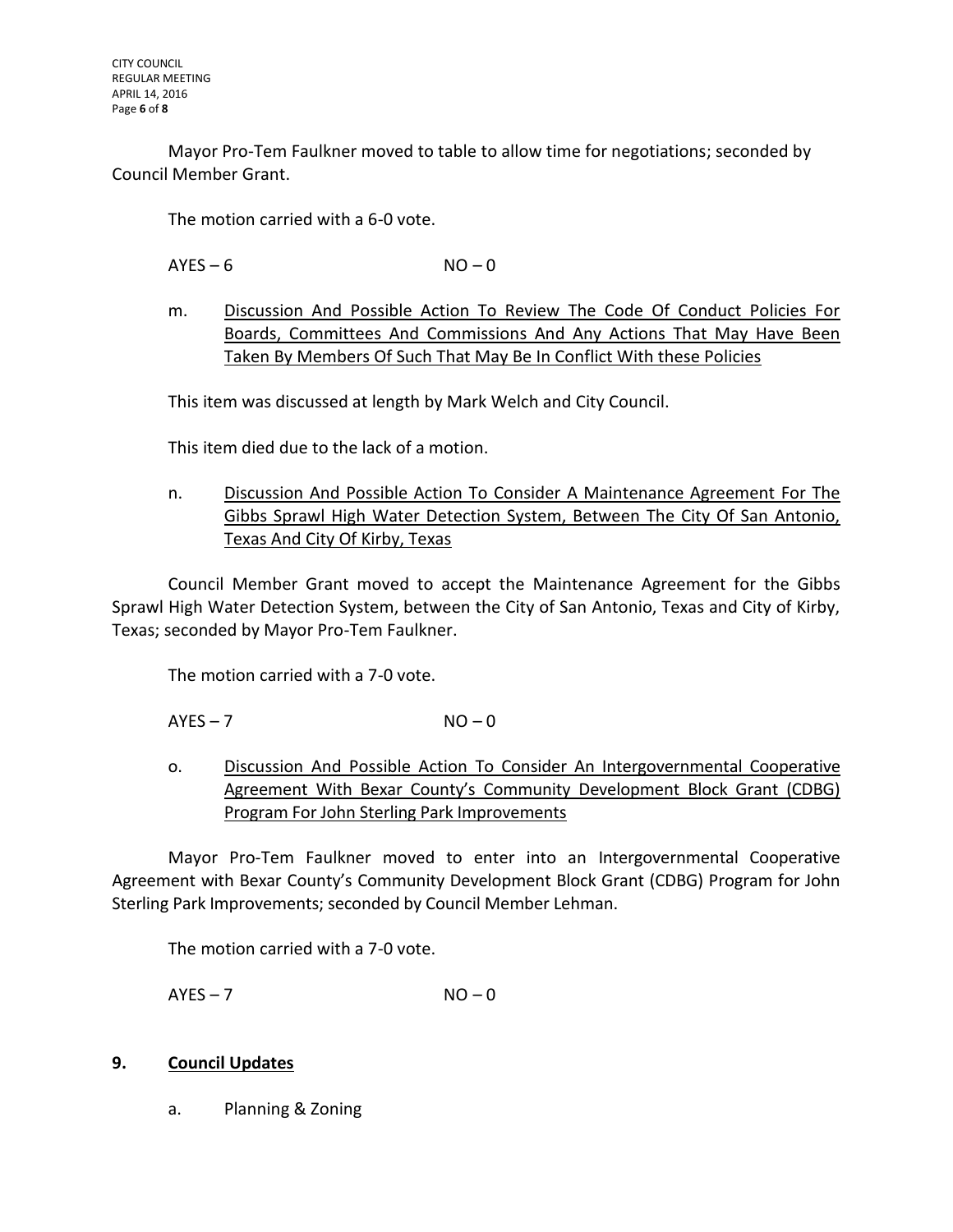- b. Buildings & Standards
- c. Crime Control
- d. Beautification & Recycling
- e. Parks & Recreation
- f. Economic Development
- g. Ordinance Review

b. Building and Standards - Council Member Lehman said the next meeting is April 21, 2016 at 6:00 P.M.

g. Ordinance Review - Mayor Pro-Tem Faulkner said the next meeting is May 4, 2016 at 6:30 P.M.

#### **10. Requests and Announcements**

# a. Requests By Mayor And Council Members For Items To Be Placed On Future City Council Agendas And Announcements On City Events/Community Interests

Council Member Wilson – Asked that staff repair/replace broken equipment at the park in a timely manner. City Manager Vernon stated the broken ride was covered before the Easter Egg Hunt, a replacement has been ordered and the rocks have been replaced.

Mayor Wilson said the next time a toy breaks we will remove it. He said the swings should be replaced as soon as possible if they break.

Council Member Pierce asked if we are up to full staff in animal control. City Manager Vernon stated we have two full time employees and one part time employee on staff. The current plan is to maintain this staff until the beginning of the next fiscal year when we will need to hire more staff for the new shelter.

Council Member Grant asked that the flag pole at the Senior Center be straightened.

Mayor Pro-Tem Faulkner asked that the Adopt A Spot be brought back to Council. She asked city council to come up with a list of areas for a family to maintain and send her the information.

Mayor Wilson said we need to get the street sweeper out. He asked that Bexar County attend to the next Council meeting and provide an update on the Rosillo Creek Drainage Project. He congratulated Chief Riedel for the time he has spent with the City and his article in the NE Herald.